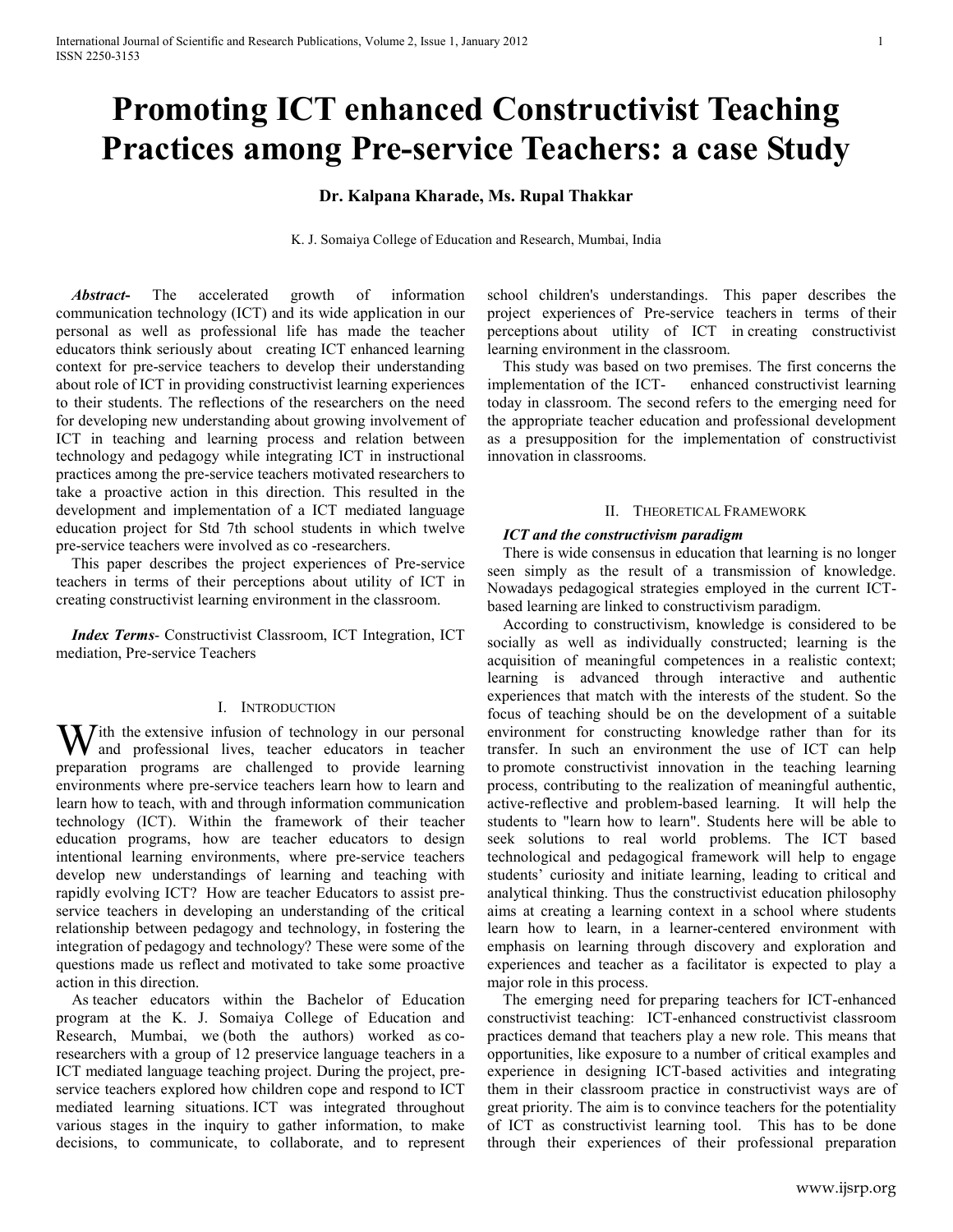framework. For this reason the development and implementation of appropriate learning opportunities is very important for the teachers' professional development and crucial for the success of innovative approaches using ICT. Teachers need to go beyond traditional approaches and become acquainted with new methods in order to get a clear understanding of the educational functionality of technological tools in their instructional practices. The approaches to ICT integration in Pre-service Teacher Education Program should include the need for awareness of the advantages and possible difficulties of the proposed instructional practices for classroom teaching and learning and usage of sociological and psychological settings and technological tools for fostering active learning among the learners in constructivist way.

#### III. RESEARCH ELABORATIONS

## *Designing ICT mediated Constructivist Teaching Experiences for the Pre-service Language Teachers:*

 Under the pre-mentioned theoretical framework, a ICT mediated collaborative language teaching project for Std 7 school students was designed in which 12 pre-service language teachers were involved as the project participants. Their participation in the project was voluntary. The group of pre-service teachers consisted of one male and 11 females with the age ranging from 22 to 31 years. Out of these participants 4 were post graduates while 8 were graduates. All the participants were ICT natives and used digital technology effectively.

## *Context of the Project:*

 The project started with the idea of bringing together the selected Schools' students and pre-service English language teachers in an ICT mediated learning environment and create learning situations, which sees the technology as a means of enhancing oral and written communication between students and teachers as well as among themselves. The study has gone beyond the traditional classroom activities because of intending to provide a ICT-supported collaborative learning environment. Thus, the project aimed at : providing the pre-service teachers with the opportunity to use ICT for Creating constructivist learning environment for language learning among the 7th std students and Studying their perceptions about usefulness of ICT mediation in creating constructivist learning environment for learning English language.

## *The Research Questions:*

The study is centered on the following research problem:

What according to pre-service teachers perceived potential educational value of ICT in creating constructivist learning environment?

The following research questions have been developed to address the research problem:

1) What are the perceptions of the pre-service teachers about the educational usefulness of ICT in the teaching - learning process?

2) What are the experiences of pre-service teachers about ICT mediated language instruction provided through the project?

3) What are the positive pedagogical issues identified by the pre-service teachers in the ICT mediated language learning strategy designed by them?

#### *Methods:*

 According to Windschitl (1998), qualitative approaches to classroom research are appropriate because they employ a variety of methods that can help clarify phenomena, add valuable contextual information, emphasize discovery (rather than verification), and describe what is happening to study participants. In particular, case studies are well suited to in-depth examination of educational practice (Merriam, 1998; Patton, 1990; Windschitl, 1998). The study described here was qualitative in nature and employed a case study methodology. It took the form of teacher research, which we, like many educators (e.g., Baumann, Shockley-Bisplinghoff, & Allen, 1997; Cochran-Smith & Lytle, 1990) value as a form of systematic, intentional inquiry about classroom dynamics. Quantitative methods were used in conjunction with qualitative to triangulate findings and strengthen the study (Patton, 1990).

# *Study Setting:*

 A week long project was applied after getting the academic support from the pioneering schools which adopted a policy of supporting ICT Mediated communication for different academic and administrative purposes. For this three near by schools were chosen according to appropriateness of its technical Infrastructures and whole hearted cooperation of the staff.

## *Organization of the Project:*

 In the organization of the project, two English method masters (who were the co-researchers), twelve pre-service teachers (facilitators), English language teachers, ICT center staff and school principles took part.

## *Facilitators:*

 As mentioned earlier the 12 prospective English language teachers of K. J. Somaiya college of Education were assigned the job of the facilitators of students' engagement in ICT mediated language learning. They worked in 3 schools. Each school was allotted one group of 4 teachers. Each group was given the responsibility of one division of std 7. Further, the students in the allotted class were divided into subgroups. These groups were made as per the activity selected by them. Each subgroup had one leader, two content managers and two technologies managers. Each sub- group worked under the preservice teachers who functioned as facilitators for their projects.

## *Student Participants:*

 The student participants of the project consisted of - 7th-std students from selected three schools. Throughout the project, students improved their ability to investigate specific topics, analyze and synthesize the findings. In addition, students worked cooperatively in groups to attain academic as well as affective and social goals.

## *ICT centre staff:*

 Each selected school had an A.V. room supervised by a trained staff that used to help the students and prospective teachers in case any technological problem arose.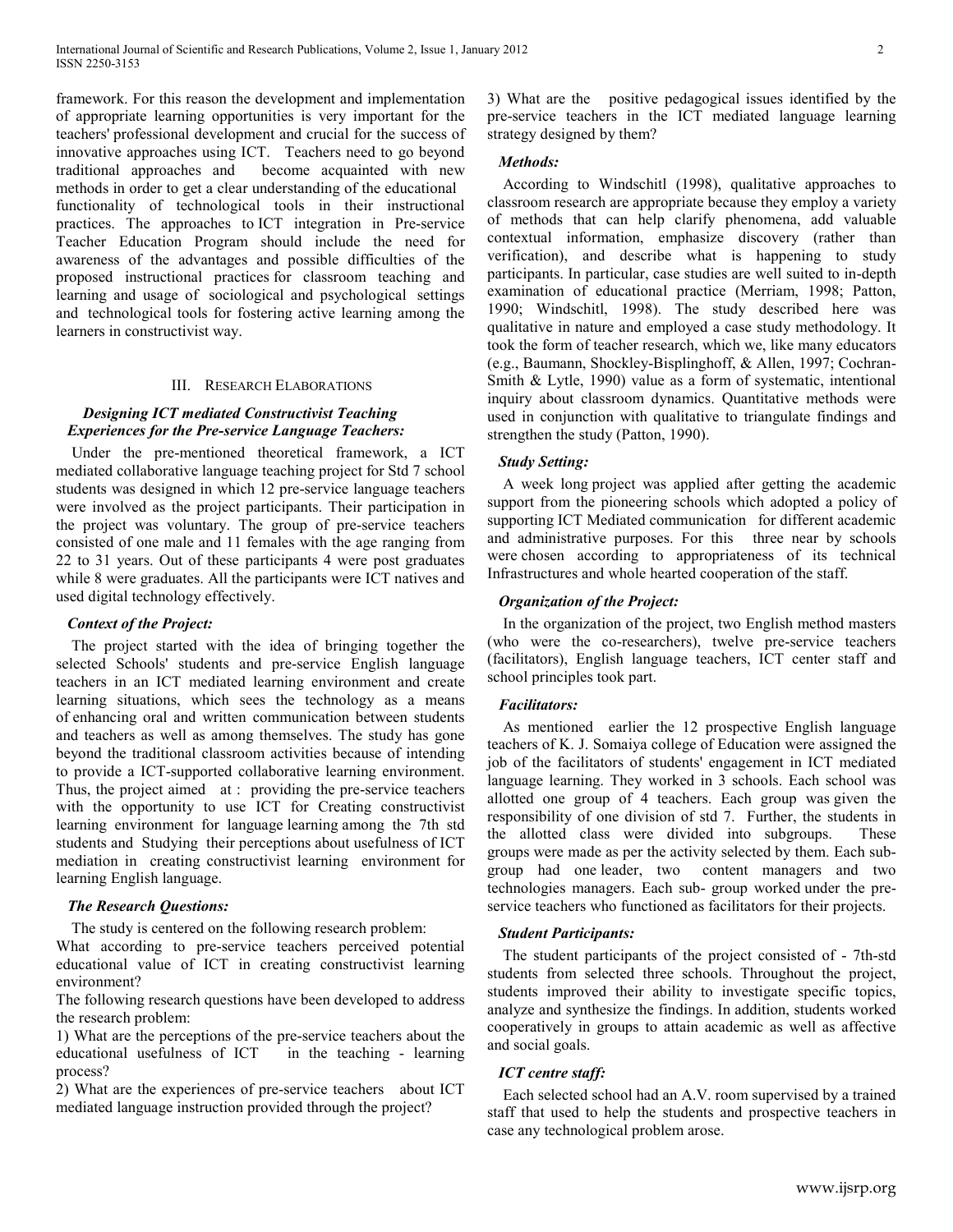## *English Language Teachers:*

Language teachers controlled the relevance of selected instructional materials and tasks and their appropriateness for the students ' age and prior language competences.

#### *English Method Masters:*

Two English method masters were of K. J. Somaiya college of Education and Research had designed the 2 phase instructional module for providing the pre-service teachers the learning opportunity of using ICT for creating constructivist learning environment for language learning. They guided the pre-service teachers in planning, executing and evaluating the module.

# *Principals of the Schools:*

They were all expected to provide the administrative support for the project by making necessary adjustments in school schedules and coordinating project and school activities.

## *Project Design:*

The team of the researchers had designed a 2 stage module for this project. The first stage dealt with the prospective teachers' level, while the second stage was related to the students' level. The module can be diagrammatically shown as follows-





# *A. Teachers' Level Design:*

At this level the design had the following objectives

1. To design a training module for the pre-service teachers for:

a. Developing understanding about theoretical background of constructivism and its application in language learning,

b. Developing technological and pedagogical knowledge for building a technological and pedagogical framework for transacting the selected language content in ICT mediated learning environment**.** 

2. To scaffold the developing of the instructional materials for promoting standard 7 students engagement in language learning in ICT mediated language learning environment.

#### *This level design had the following phases:*

*a) Orientation phase* - At this phase the prospective teachers were oriented to constructivism as a learning theory and constructivist instructional strategies , need for ICT mediation for enhancing students learning and need for using ICT for creating constructivist learning environment for language learning.

*b) Planning phase-* The team of researchers under the guidance of English method masters selected 3 areas of language learning namely- writing composition, poetry comprehension and creative writing. School group 1 of pre-service teachers selected "My favorite place" as a topic for written expression. But the forms of written expressions were beyond the traditional writing of compositions. The sub- groups of the students in the class chose to write issue based news paper articles, compose poetry depicting the glory of the place and TV narratives. All these products were developed with ICT applications. The second school group decided to work on in depth poetry comprehension. The sub- groups were expected to develop concept webs, literary analysis and effective recitations of the given poems. The third school group worked on creative story writing, converting the plots into scripts and make ICT supported animated presentations of the scripts in the form of E-comics. Here the English method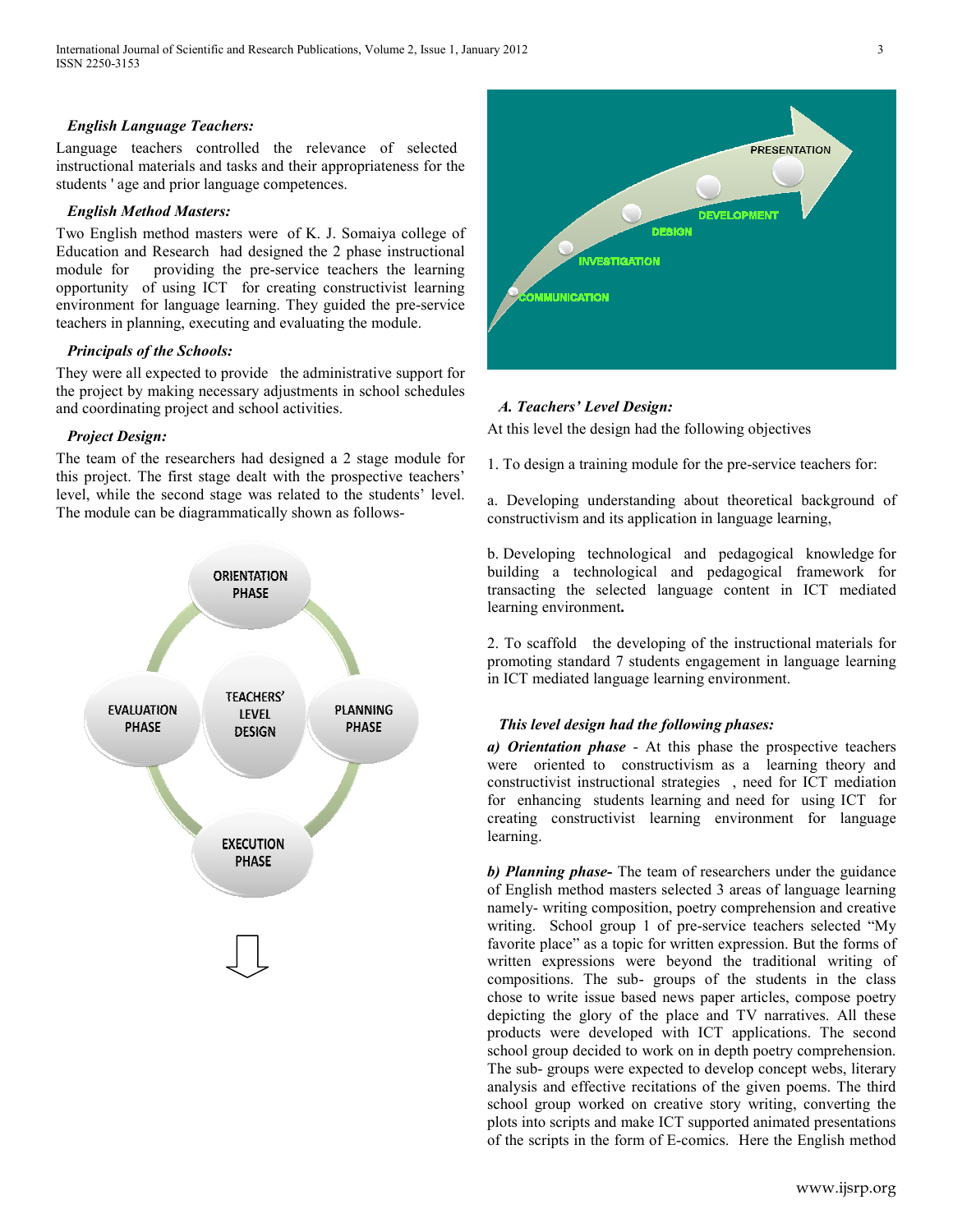masters along with the prospective teachers planned the daily sessions, instructional materials, rubrics and concept webs.

*c) Execution phase-* A detail schedule of 4-5 days comprising of 5 stages was chalked. These stages included- communication, investigation, design, development and presentation. The detailed explanation of these stages is given in the second phase.

# *d) Evaluation phase –*

- The evaluation of the project was based on
- A 5-point Likert scale measuring the degree to which pre-service teachers agreed or disagreed with four statements regarding the educational usefulness of ICT based on the project experiences.
- Answers and explanations on open ended questions given in written form asking them to identify and mention any positive educational issues they had found in ICT mediated learning.
- Three collaborative project reports about the results and experiences of the pre-service teachers and school students about the project.

## *B. Design at the students' level:*

At this level the design had the following objectives-

1. To develop an instructional design for promoting std 7th students

engagement in learning language in ICT mediated environment,

- 2. To facilitate the students language learning in ICT mediated learning environment by:
	- a. Fostering inter group and whole class communication.
	- b. Encouraging them to investigate with respect to their selected language tasks.
	- c. Facilitating students' designing, developing and presenting stages of language learning tasks by providing appropriate technological and pedagogical support.

# *There were 5 stages students entered throughout the project; communication, investigation, design, development, and presentation. Each phase approximately lasted for one day.*

# IV. RESULTS

 To study perceptions of the pre-service teachers about educational value of the ICT mediation in creating the constructivist learning environment the data was collected with the help of:

- A 5-point Likert scale measuring the degree to which pre-service teachers agreed or disagreed with 5statements regarding the educational usefulness of ICT
- Answers and explanations on open ended questions given in written form asking them to identify and mention any positive educational issues they had found in the ICT mediated language instruction project,

 Three collaborative reports about the results and experiences of the pre-service teachers and school students about the project:

- Focus group interviews of the pre-service teachers
- Reflection logs of the pre-service teachers.

 The collected data was analyzed quantitatively as well as qualitatively. Based on this analysis the attempt is made to answer the following research questions:

## *R.Q. 1.What is the perceptions of the pre-service teachers about the educational usefulness of ICT use in teaching –learning process?*

 To answer this question A 5-point Likert scale measuring the degree to which pre-service teachers agreed or disagreed with 5 statements indicated in table 1 regarding the perceived educational usefulness of ICT.

Table 1: Pre-service teachers' perceptions about the usefulness of ICT

| Sr. No.          | <b>Statements</b>                                                                                                                         | Strongly | Agree                    | No Comment   | <b>Jisagree</b> | Strongly<br>Disagree | $\Gamma$ otal |
|------------------|-------------------------------------------------------------------------------------------------------------------------------------------|----------|--------------------------|--------------|-----------------|----------------------|---------------|
| 1.               | <b>ICT</b><br>feel<br>Ī<br>mediated<br>language<br>teaching<br>is<br>better than<br>traditional<br>method<br>of<br>teaching<br>languages: | 8        | $\overline{2}$           | 1            | 1               |                      | 12            |
| 2.               | ICT helps to<br>make<br>learning<br>interesting                                                                                           | 9        | $\overline{2}$           | $\mathbf{1}$ |                 |                      | 12            |
| $\overline{3}$ . | <b>ICT</b><br>facilitates<br>students<br>learning                                                                                         | 7        | 3                        | $\mathbf{1}$ | 1               |                      | 12            |
| 4.               | ICT helps to<br>create active<br>learning<br>environment<br>for the<br>students<br>inside<br>or<br>out side the<br>classroom              | 6        | 5                        |              | $\mathbf{1}$    |                      | 12            |
| 5.               | $\overline{\mathbf{i}}$ s<br><b>ICT</b><br>useful<br>for<br>teaching<br>all<br>the<br>aspects<br>of language<br>instruction               | 5        | $\overline{\mathcal{L}}$ | 1            | $\overline{2}$  |                      | 12            |

 This table shows that majority of the pre-service teachers had positive perceptions about ICT use in classroom.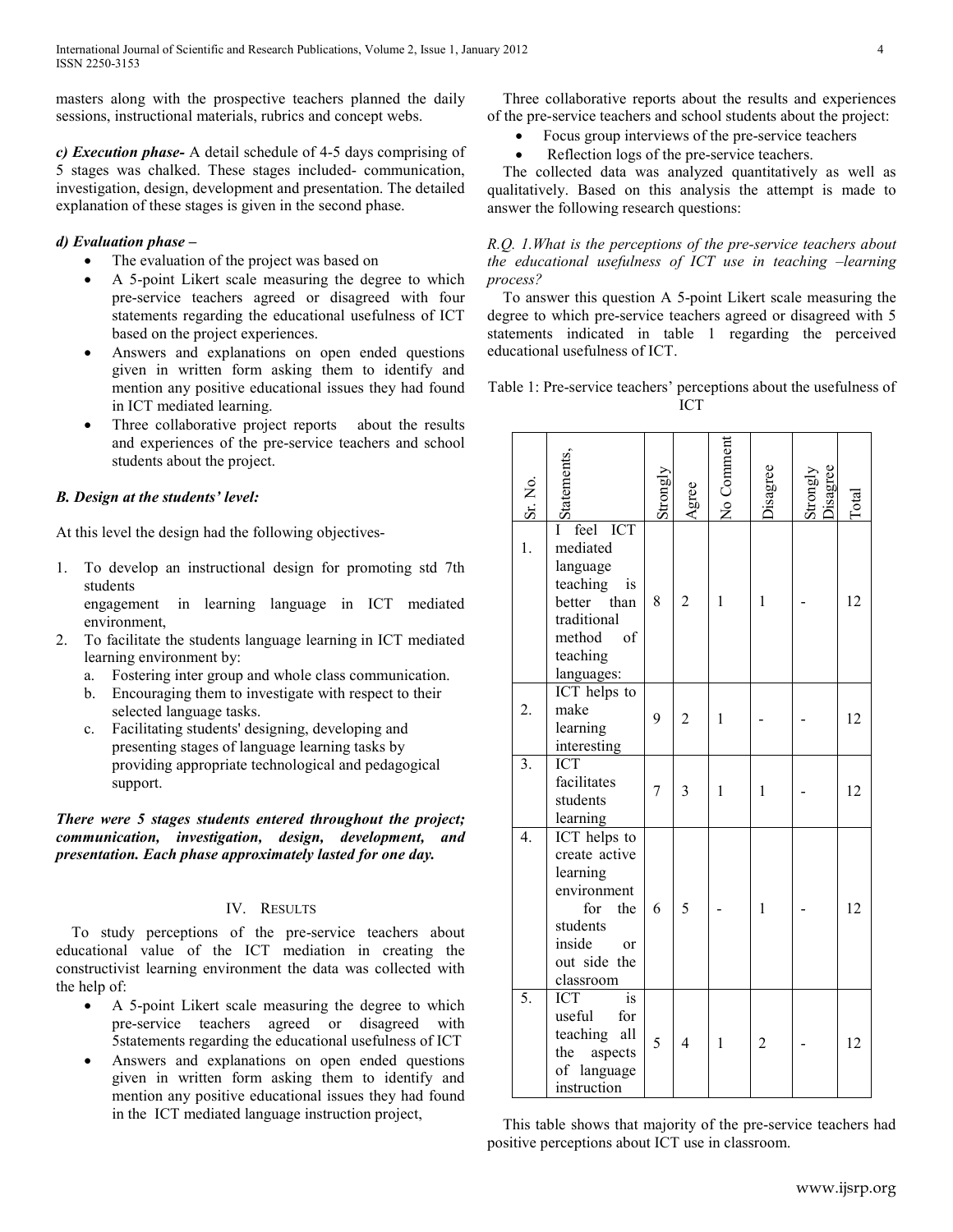Out of 12 pre-service teachers 10 strongly agreed or agreed that ICT mediated language teaching is better than the traditional method of teaching .One of them disagreed and another had no comment. This shows that still few were not convinced about the superiority of ICT over the traditional method. Out of 12 11 preservice teachers were of the opinion that ICT makes learning interesting, while one did not comment on this. 11 out of 12 pre-service teachers positively responded about ICT facilitating students' learning but, one still was not agreeing to it and another did not want to comment about it. 11 out of 12 pre-service teachers felt that ICT helps to creat active learning environment inside as well as outside the classroom and only one were not convinced about it. 9 out of 12 pre-service teachers found ICT useful for teaching all the aspects of language instruction but 2 of them did not agree to this and one did not want to comment. This analysis is creating positive picture about the prospective teachers' perceptions about ICT use. This finding is supporting the findings of earlier researchers who have shown the favorable attitude toward and positive perceptions about ICT use among pre-service teachers as a result of intentional learning opportunities for ICT integration in Teacher Education (Lee, Teo, Chai, Choy, Tan, 2007; Gill & Dalgarno,2008; Yasemin Gülbahar,2008).

*R.Q.2 what are the experiences of pre-service teachers about ICT mediated language instruction provided through the project?* 

 To answer this question the data was gathered from three collaborative project reports, the reflection logs of the pre-service teachers and focus group interviews of the pre-service teachers.

## *Case study of group 1:*

 Group 1 consisted of 4 pre-service language teachers and 45 Class 7 students. Out of 4 teachers 2 had previous teaching experience in schools while the other two had only experience of field teaching practice of 10 language lessons. All of them were enthusiastic. The only difference between the experienced and inexperienced teachers was that initially the former were hurrying to do direct teaching rather than playing the role of the facilitators. The school where the group conducted the project was one of the good schools in the vicinity having a computer lab. But the administrative authority was very rigid. The principal initially opposed the idea of the project as according to her it was a shear waste of time. The first of the 4 days of the project was full of disappointments for the pre-service teachers. They themselves were finding it difficult to play the role of the facilitators. They were rather unsure about the students' active participation in the project. The school students too were also inactive and waited for the instructions from the teachers' mouths. The teacher pupils interaction pattern changed slowly with more and more engaging the students in the process of learning through ICT mediation. As described earlier the group worked on writing activity. The topic chosen was "My favorite place". The presentations of issue based newspaper article, TV narrative and a group composed poem was done with the help of ICT application. The principal who was initially so skeptic about the project happened to be there when the students' presentations were going on. She appreciated the students and the pre-service teachers saying that she could never imagine that her students could do so much.

#### *Case study of group 2:*

 The second group of pre-service teachers worked with the 50 class 7 students. This school too had good infrastructure. The school authority was flexible and easy to approach. They were very receptive to innovative practices. But the students wanted to know whether this activity will give them mark, if they will be escaped from periodical test, if the entire group members will be graded same etc. This shows that students are still bothered about the grades or marks rather than getting involved in the creative task.

 The pre-service teachers could establish good rapport with the language teacher and the students from the school. Here too the first day ended with lot of confusion on the part of students. But the task gained momentum from the next day. By the end of the project the cooperative and collaborative spirit among the participants was significantly increased. The group of pre-service teachers was inexperienced in terms of school teaching. All of them were very young and friendly in nature. The pre-service teachers as well as students had sound knowledge and skills of ICT. This group decided to work on in depth poetry comprehension. The sub- groups were expected to develop concept webs, literary analysis and effective recitations of the given poems. The ICT assisted presentations of the students were very much appreciated by the school teachers and principal.

#### *Case study of group 3:*

 The 3rd group of the pre-service teachers was allotted a school with appropriate technical facilities. Unlike other 2 groups this group of pre-service teachers themselves was apprehensive about the use of ICT mediation in fostering creative writing among 47 class 7 students. They were also unsure about the students' readiness for working collaboratively in constructivist learning environment. But the response they received on the first day of the project proved to be the eye opener for them. This group worked on creative story writing, converting the plots into story maps and further into scripts and make ICT supported animated presentations of the scripts in the form of E-comics. They shared these comics with students from other divisions of the school.

## *All these case studies help us to observe the following:*

 The school authorities are not sure about the potential of the students to construct knowledge, the prospective teachers still have apprehensions about their role that of facilitators. See the following remarks from their reflection logs:" I was wondering how the small children can analyze the poem"...," I feel the teacher should give them the points for the newspaper write up"…, " I do not think the students will be able to create a story plot"…It was interesting to see the changes in their notes after the projects. See some of the following remarks:

# *Group 1:*

"The students were so committed on their tasks; they fulfilled their responsibility of the group project very well"

"The students after an initial frustration showed great interest in the project work and great commitment to their tasks all of them reached sufficiently good results".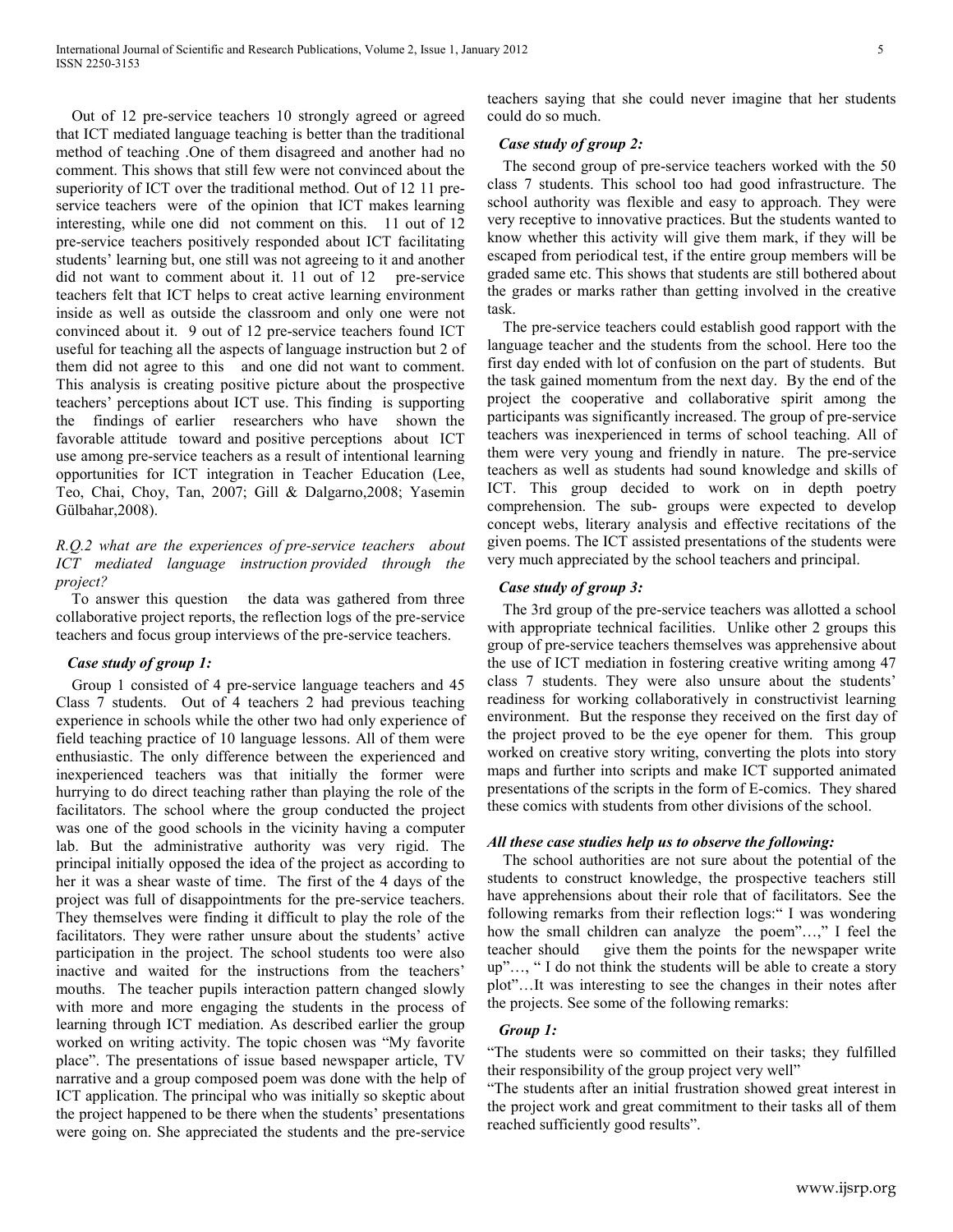"They were engaged in an exploratory way of learning very different from what they were used to so far".

## *Group 2:*

 Evaluating their students' work the group notes that "students participated actively in the whole learning process", "it was very productive for students to see their work being displayed on the screen ". They observed that "what students liked more in this project was the opportunity they had to work with autonomy, to make decisions and act on them without having to listen passively to teachers." They concluded that "it was a selfregulating process for students facilitating learning through exploration and discovery".

## *Group 3:*

 As mentioned earlier the members of the group were very skeptic about the potential of students in working independently in cooperative and collaborative manner and do creative story writing with ICT application. The same group mentions in the report the following:

 "The students were showing great interest and enthusiasm in preparing the story plot."" It was a great pleasure to see the creative story ideas pouring in from the students. "Overall activity acted very positively for student learning and that "the traditional teaching approaches cannot help students in the development of creative way of thinking… "It is very important for students to be engaged in problem solving in a creative, not mechanistic way working collaboratively in the class…"

 These last points imply a remarkable shift from their initial skepticism to a more positive attitude to ICT mediated constructivist learning, indicating a positive effect that the project work had on them.

 All the three case studies indicate that our pre-service teacher succeeded in implementing in their groups ICT mediated language learning activities in a constructivist way. They seem through his report to recognize in their students' reactions and behavior in the classroom some of the expected outcomes of the constructivist learning approach. They also seem to appreciate this kind of learning as exploratory, self-regulating and different from the teaching methods they and their students used to have experienced till then.

*R.Q. 3 what are the positive pedagogical issues identified by the pre-service teachers in the ICT mediated language learning strategy designed by them?*

 To answer this question the pre-service teachers were asked to answer one open ended question.

Question: What positive educational issues did you find, if any, in ICT mediated language learning project? Explain your opinion in brief.

Answers and Explanations to open ended question:

The pre-service teachers' responses were analyzed and categorized as follows:

# Table 2: Positive Educational Issues Identified by the Preservice Teachers:

| Sr.              | Response                                                                  | Frequency      |  |
|------------------|---------------------------------------------------------------------------|----------------|--|
| no               |                                                                           |                |  |
| $\mathbf{1}$ .   | Evokes enthusiasm                                                         | 8              |  |
| $\overline{2}$ . | Leads to creative learning                                                | 6              |  |
| 3.               | Is captivating and interesting<br>for students                            | 8              |  |
| 4.               | Fosters learning through<br>exploration and discovery                     | 9              |  |
| 5.               | Facilitates the effective<br>understanding of concepts                    | 10             |  |
| 6.               | Facilitates active learning of<br>the students                            | 9              |  |
| 7.               | Gives opportunity to rectify<br>students' mistakes<br>and<br>improve them | $\overline{4}$ |  |
| 8.               | Develops students' imagination<br>and creativity                          | 11             |  |
| 9.               | Nurtures inquiry skills                                                   | $\overline{4}$ |  |
| 10 <sub>1</sub>  | Enhances motivation<br>for<br>learning                                    | 3              |  |
| 11.              | Crystallizes abstract notions<br>into concrete things                     | $\mathbf{1}$   |  |
| 12.              | Is useful as an assignment<br>after teacher's presentation<br>only        | 1              |  |
| 13.              | no specific response                                                      | $\overline{2}$ |  |

 Positive educational issues identified by pre-service teachers: (open question)  $(N=12)$ 

 All the 12 students answered the open question. The answers to question were analyzed and categorized qualitatively according to the educational issue mentioned by pre-service teachers. The emerged categories are presented on the table 2 (most of the pre-service teachers mentioned features belonging to more than one category). The majority of them (9/11) could identify and mention several constructivist issues belonging to or approaching constructivist ideas ("leads to creative learning", "active learning by the students", "opportunity to learn from mistakes" etc). They seemed to have been influenced and understood the educational meaning of the activities. This was more obvious in the following representative answers and explanations:

"…the students are involved in a creative process that requires deep thinking and use of their Imagination to come out the final product".

"…The students are able to observe their mistakes and are able to correct them".

"…In this way students are constructing their knowledge through exploratory work instead of simply passively receiving information from a teacher"

"…Students can approach literary concepts and tasks in a more creative, joyful way"

"…Students are active, they use their imagination and cultivate their creativity"

"… It helps students to put themselves in the position of a journalist" Two pre-service teachers could not mention any specific educational characteristics and answered in very general and unclear terms. For example: "This method is good", "This